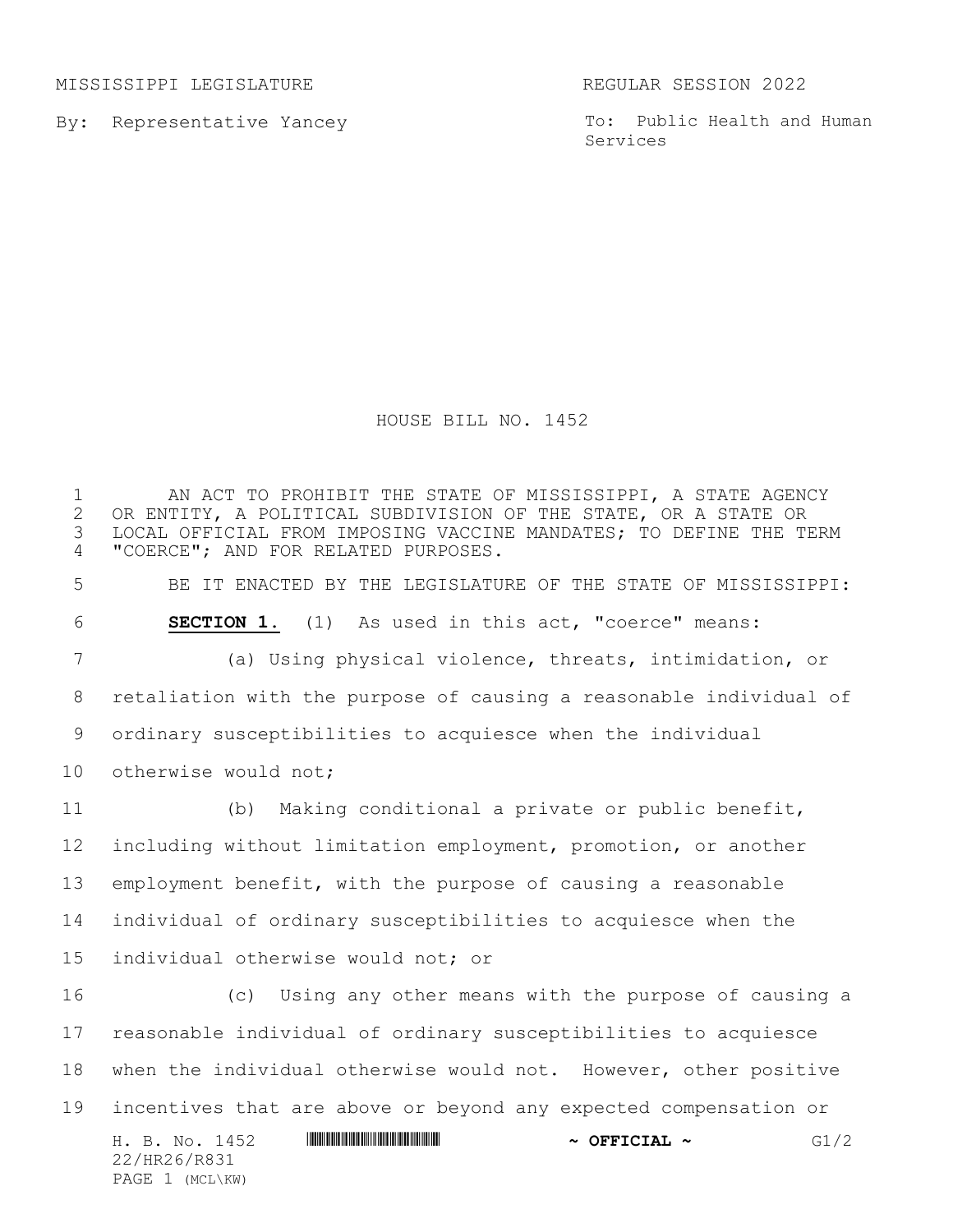benefit of employment shall not be included under the term "coerce."

 (2) The state, a state agency or entity, a political subdivision of the state, or a state or local official shall not mandate or require an individual to receive a vaccine or immunization for coronavirus 2019 (COVID-19).

 (a) A state-owned or state-controlled medical facility may offer positive incentives to an individual to receive a vaccine or immunization for COVID-19.

 (b) If a state-owned or state-controlled medical facility desires to mandate or require an individual to receive a vaccine or immunization for COVID-19, then the state-owned or state-controlled medical facility shall receive approval from the Legislature to mandate or require the individual to receive a vaccine or immunization for COVID-19.

 (3) Receiving a vaccine or immunization for COVID-19 shall not be a condition of education, employment, entry, or services from the state or a state agency or entity or for obtaining a licensure, certificate, or permit from a state agency or entity. (4) The Department of Health shall maintain information and data about the safety and efficacy of any vaccine or immunization for COVID-19 approved by the United States Food and Drug Administration, including without limitation information and data on any risk of harm associated with the administration of the vaccine or immunization, on the department's website. The

H. B. No. 1452 **. AND AND AN ABSE AND A SEPICIAL ~** 22/HR26/R831 PAGE 2 (MCL\KW)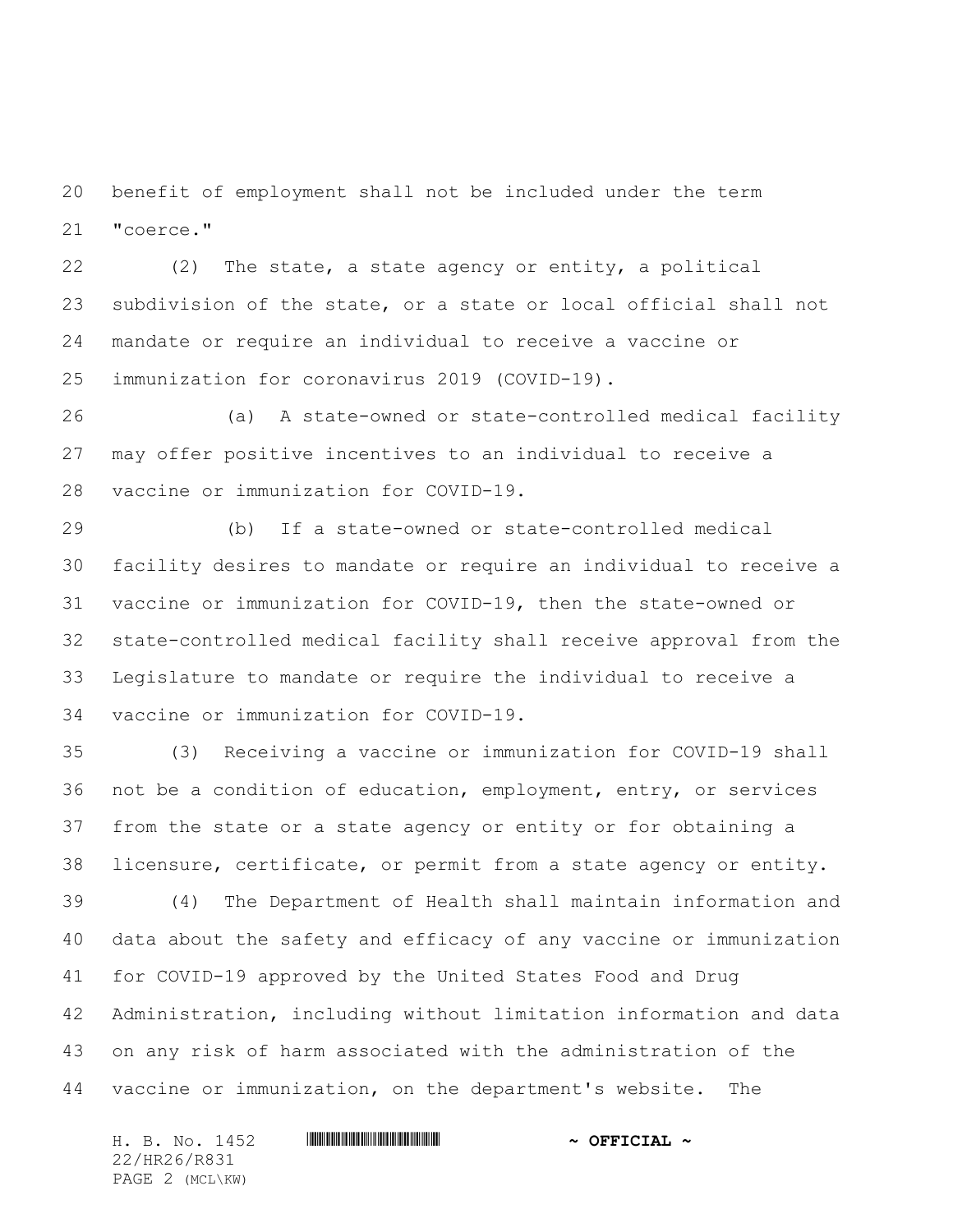information and data described in this subsection (4) shall be presented in a manner that is understandable and accessible to all individuals.

 (5) The state, a state agency or entity, a political subdivision of the state, or a state or local official shall not discriminate against or coerce in any way an individual for refusing to receive a vaccine or immunization for COVID-19, including to:

 (a) Coerce an employee into consenting to receive a vaccine or immunization for COVID-19;

 (b) Withhold the opportunity for career advancement from an employee who does not consent to receiving a vaccine or immunization for COVID-19; or

 (c) Withhold a salary, a wage increase, insurance, or insurance discounts from an employee who does not consent to receiving a vaccine or immunization for COVID-19.

 (6) If the state, a state agency or entity, a political subdivision of the state, or a state or local official recommends that an individual in this state receive a vaccine or immunization for COVID-19, the state, state agency or entity, political subdivision of the state, or state or local official shall provide notice that the recommendation is not mandatory.

 **SECTION 2.** (1) If a variant of coronavirus 2019 (COVID-19) occurs and mutates to be a more virulent strain that impacts children within two (2) years from the date that the United States

| H. B. No. 1452  | $\sim$ OFFICIAL $\sim$ |
|-----------------|------------------------|
| 22/HR26/R831    |                        |
| PAGE 3 (MCL\KW) |                        |